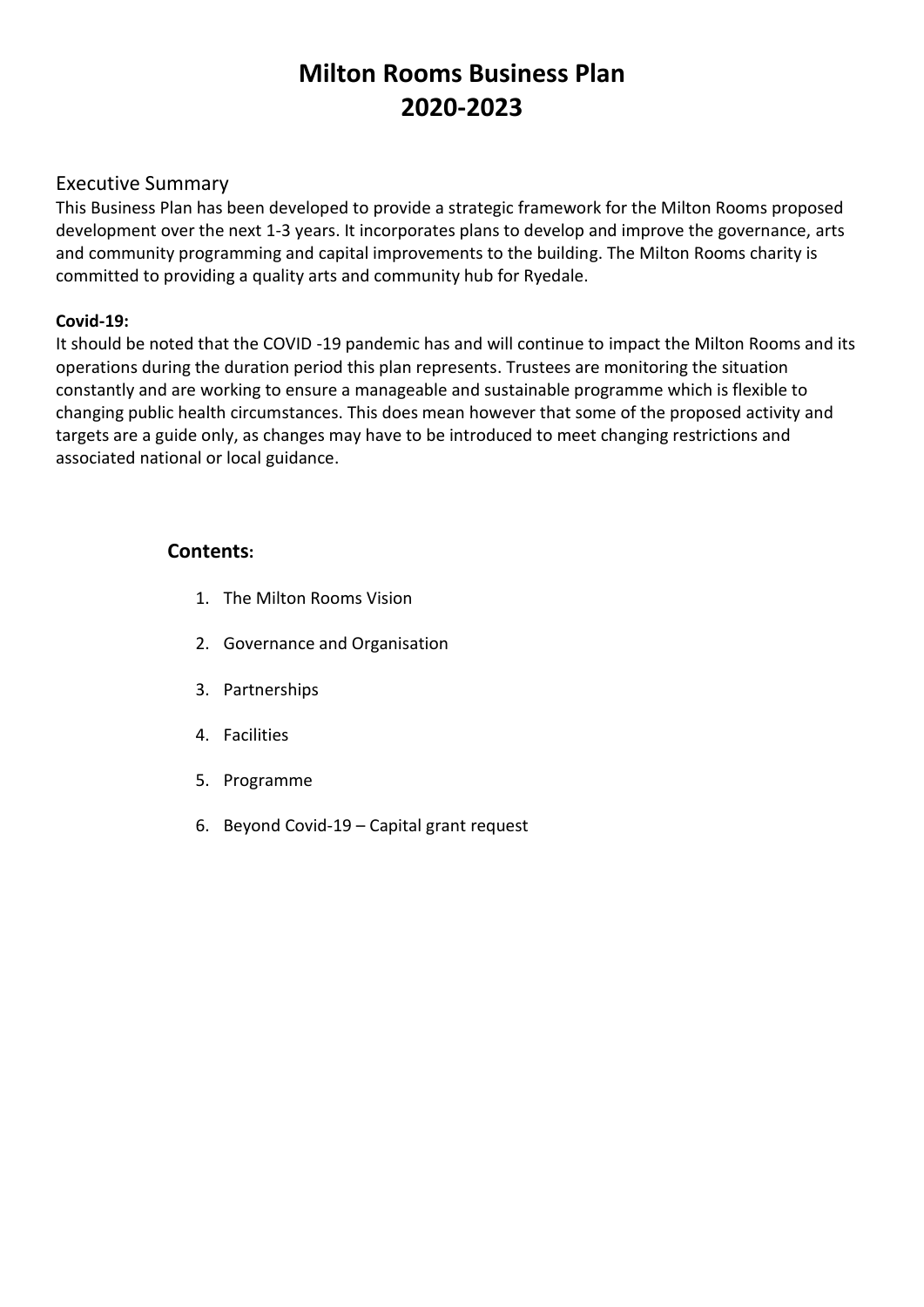## 1. The Milton Rooms Vision:

We recognise the importance of the Milton Rooms as a community and arts facility which is also a great asset to the prosperity of local restaurants, public houses and hotels. We intend to remain at the cultural heart of life in Malton and Norton and the surrounding villages.

Our revised vision focuses on a modernisation programme which is urgently required to improve the facilities that can be offered to the area of Ryedale as a hub for performing and visual arts with the ambition and potential to attract performers and audiences to enjoy high quality events; also to provide facilities for local organisations for meetings, conferences, workshops etc.

Future possibilities are also being considered where we could extend our opening hours to offer refreshments to those shopping in the town.

## 2. Governance and Organisation:

During mid-2020 the Milton Rooms has undergone a significant managerial restructure of the trustees and its chair which has led to a refocusing of the organisation's vision.

During 2020, Covid-19 has had a limiting effect on the Venue Manager's capabilities to move the Milton Rooms forward in terms of revenue streaming but the post has proved invaluable when considering the restraints and legislation required for when the venue can again operate at full capacity.

The trustees acknowledge the recommendations made in the Milton Rooms Working Party Report and have incorporated these into the business plan. During these unprecedented Covid-19 times it is becoming more evident that the Arts and cultural venues are more important than ever for the well-being of our community.

| Governance area                      | <b>Objectives</b>                                                                                                                                                                                                                                                                                           |
|--------------------------------------|-------------------------------------------------------------------------------------------------------------------------------------------------------------------------------------------------------------------------------------------------------------------------------------------------------------|
| <b>Board of Trustees</b>             | Increase trustee board numbers with new trustees<br>bringing specific expertise in areas such as finance,<br>inclusive arts, marketing, social media and website                                                                                                                                            |
| Volunteer development and<br>support | Recruit more volunteers and develop the volunteer<br>$\bullet$<br>community<br>Develop volunteer polices<br>Establish regular volunteer/trustee meetings at the<br>venue<br>Continued recognition and support for the existing and<br>new volunteers who have worked so hard to support<br>the Milton Rooms |
| Milton Rooms Membership<br>Programme | Revise the Milton Rooms membership programme and<br>develop a 'friends' group'                                                                                                                                                                                                                              |
| <b>Malton Museum</b>                 | Mutually agree on the outstanding tenancy issue for<br>$\bullet$<br>the Subscription Rooms<br>Collaborate on programming museum activity and<br>$\bullet$<br>events in other spaces in the Milton Rooms.<br>Explore options for a joint funding bid for collaborative<br>heritage project                   |

#### **2020-2023**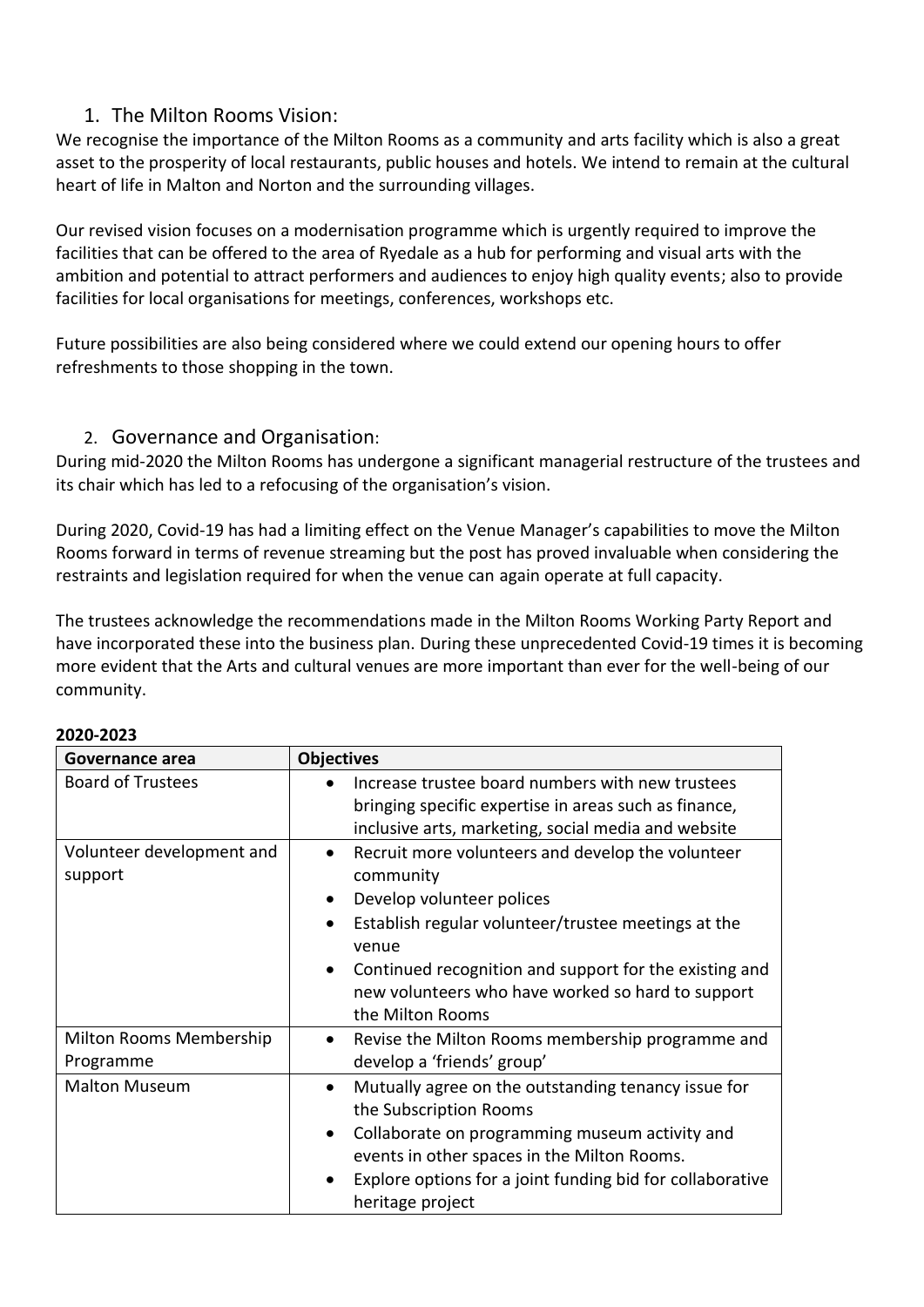| <b>RDC</b> | Continue to liaise with Ryedale District Council (RDC) |  |
|------------|--------------------------------------------------------|--|
|            | and work together to develop opportunities and         |  |
|            | programming for the site.                              |  |

## 3. Partnerships

The Milton Rooms have a renewed commitment to develop working partnerships with other cultural and arts providers in Ryedale and beyond as well as working with local businesses and community groups. Our objective is to make the Milton Rooms inclusive and accessible to all.

Partnerships opportunities are already being explored with organisations in Ryedale and beyond; including increased collaborative work with Malton Museum.

| ZUZU–ZUZJ               |                                                                                                                                                                                                                                                                                                                                                                                                                                                                                   |  |  |  |
|-------------------------|-----------------------------------------------------------------------------------------------------------------------------------------------------------------------------------------------------------------------------------------------------------------------------------------------------------------------------------------------------------------------------------------------------------------------------------------------------------------------------------|--|--|--|
| Area                    | <b>Objectives</b>                                                                                                                                                                                                                                                                                                                                                                                                                                                                 |  |  |  |
| <b>Arts and Culture</b> | Explore opportunities and collaborations with organisations<br>in Ryedale and beyond including Helmsley Art Centre,<br>Pocklington Arts Centre, Pickering Memorial Hall, The<br>Wesley Centre, York Theatre Royal and SJT Scarborough and<br>charitable organisations including "Musical Memories" and<br>Malton Museum.<br>Join the Small Venues Network; a partnership of mostly<br>$\bullet$<br>Yorkshire-based arts venues which share news and support<br>joint programming. |  |  |  |
| <b>Schools</b>          | Collaborate with local schools who offer media and<br>performing arts on their curriculum enabling students to<br>practice and gain accreditation for units studied in the<br>classroom giving them vocational experience.                                                                                                                                                                                                                                                        |  |  |  |
| <b>Community Groups</b> | Increase the number of community groups using the site.<br>Provide space for and develop revenue from business events<br>$\bullet$<br>and conferencing                                                                                                                                                                                                                                                                                                                            |  |  |  |

#### **2020-2023**

### 4. Main Facilities:

The trustees intend to develop the opportunities for use of the different spaces with the building; including greater promotion of the rooms available for hire.

| <b>Room</b> | Capacity        | <b>Features</b> |
|-------------|-----------------|-----------------|
| Main Hall   | Max 300         | Hall with stage |
|             | (theatre style) |                 |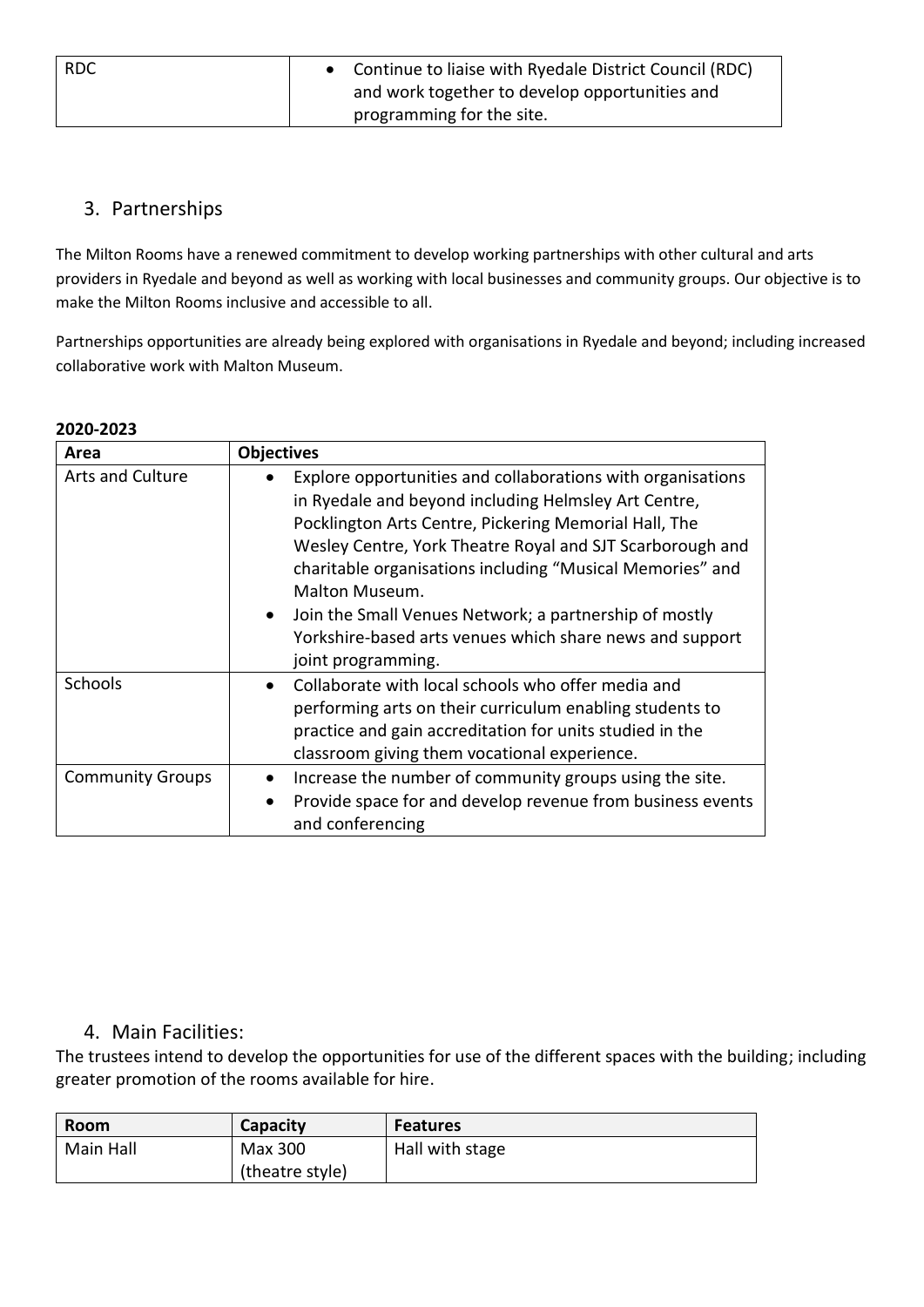|                           | 60/70 under        |                                              |
|---------------------------|--------------------|----------------------------------------------|
|                           | Covid-19 secure    |                                              |
|                           | guidelines         |                                              |
| <b>Assembly Rooms</b>     | 80. 30 under       | Multipurpose hall space                      |
|                           | Covid-19           |                                              |
| <b>Subscription Rooms</b> | N/A                | The subscriptions rooms are currently        |
|                           |                    | occupied by Malton Museum.                   |
| Bar                       | Closed to public - | Small bar with seating and adjacent kitchen. |
|                           | Table service only | Also used for micro performances.            |
|                           | at this time in    |                                              |
|                           | Main Hall $-$      |                                              |
|                           | (Cabaret Style)    |                                              |

The Assembly Rooms have recently been revamped and the trustees aim to capitalise on this addition to the available room hire over this business plan period. As well as being suitable for workshops, lectures and performances, this space could include events such as weddings, christenings, birthdays and wakes.

## 5. Programming

The trustees and the Venues Manager are keen to develop a vibrant arts programme for the Milton Rooms, maximising the full potential of what the venue has to offer and providing a rich and vibrant programme for the public to enjoy.

Some successful community programming has taken place already and meetings and discussions are underway with performers, stage acts and various arts development professionals.

Successful events took place in September 2020 including a one-man theatrical show and a sell- out Blues music night. All took place within the Covid-19 safe guidelines.

#### **2020-2023 plans include:**

- Continue to provide the traditional and successful acts that have worked in the past.
- Develop a programme of at least 3 x new types of acts/events each year:
- Develop the marketing of the programming with proactive and consistent publicity
- Initiate and consistently evaluate programming; collate the feedback to inform future programmes and ensure the Milton Rooms can be responsive to visitor comments, suggestions and complaints.

## **6. Beyond Covid-19 - 2023:**

The new board of trustees is eager to promote the Milton Rooms as a vibrant Arts Centre within the Ryedale locality. To achieve this aim we believe it is essential to have a strategic plan to work with other likeminded organisations ensuring quality cultural provision is obtained across the region.

The charity is committed to exploring new and creative ways to generate income especially under the current Covid-19 restrictions.

All of this however hinges on the Milton Rooms becoming an attractive, clean, inclusive and accessible building to all which is fit for purpose in the 21st century. If this is to be achieved, we believe we can strengthen and enhance our revenue funding. Please refer to our financial three-year plan which we have made on the conservative side due to possible on-going difficulties with Covid-19. However, with a far more enthusiastic board of trustees we believe there is much scope to have far more diverse events and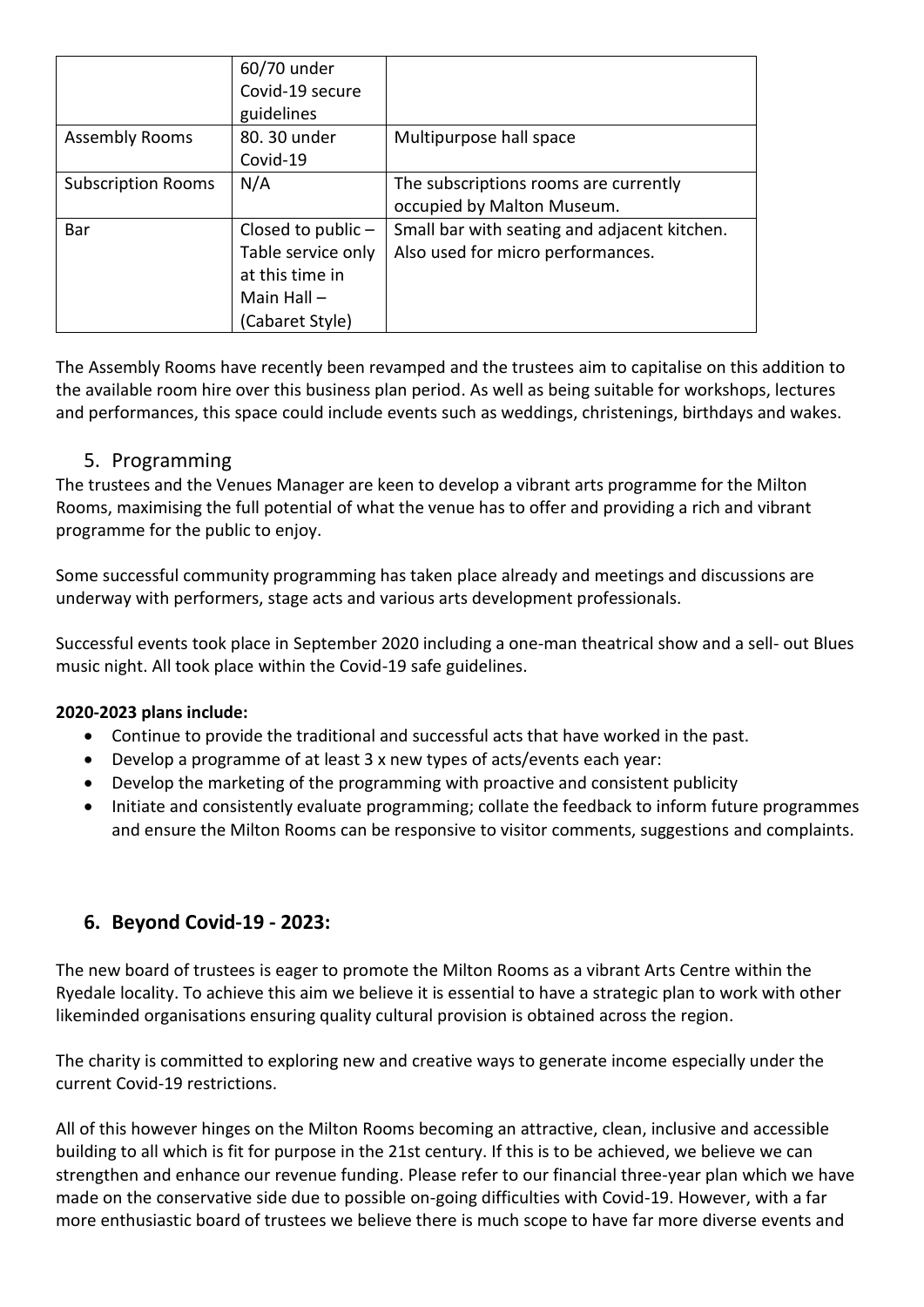performances in the venue which will bring a much healthier revenue stream that will make it financially sustainable.

The new board of trustees takes its responsibilities seriously and has begun an audit of policies and risk assessments to ensure strong governance of the Milton Rooms. We have taken on board the recommendations from the "Working Party Report" and believe this is reflected in our opening statement of intent. We can achieve our vision if RDC support our plan and the capital bid we are requesting which would enable the District Council to leave a legacy for future generations to enjoy.

#### **Capital Improvement Grant Request**

#### **Plan:**

There is no doubt the overall perception of the Ryedale community is that the Milton Rooms is jaded and has outmoded toilet facilities which are often quoted by the local population as the main reasons for not booking or even entering the building. The Milton Rooms should be seen as an investment opportunity by RDC for the future making the building fit for purpose. If this perception is not changed it becomes difficult to maintain and expand a strong revenue stream which should include:

**Dry hire for private or public events; Milton Rooms own funded public events; events which include bar sales; weddings; black tie events; sporting events; funeral wakes; rural arts events; theatre performances both local and professional; charity events; dances/discos; musical events; meeting rooms for external organisations; exercise classes; rehearsal rooms; dance classes; food market; table top sales and so on.**

#### **Request for a Capital Improvement Grant:**

It is the belief of the newly formed board of trustees that the Milton Rooms requires a capital grant to refurbish and modernise the facilities to bring the building into the 21<sup>st</sup> century thus making it a desirable venue to hire and fit for public use. After due deliberation the trustees are asking for the following to be considered:

Milton Rooms Business Plan 2020-2023. Revised Costings. 7/10/2020

1. Toilets / Lift –

All new modern toilet facilities to be installed throughout the building to ensure inclusivity and accessibility to all.

Basement –

Completely new Male and Female toilet facilities to include the construction of one unisex disabled toilet with baby changing facilities in the area outside the Female toilet (known as the Powder Room). Gents …….25892.77 Ladies…… 27763.00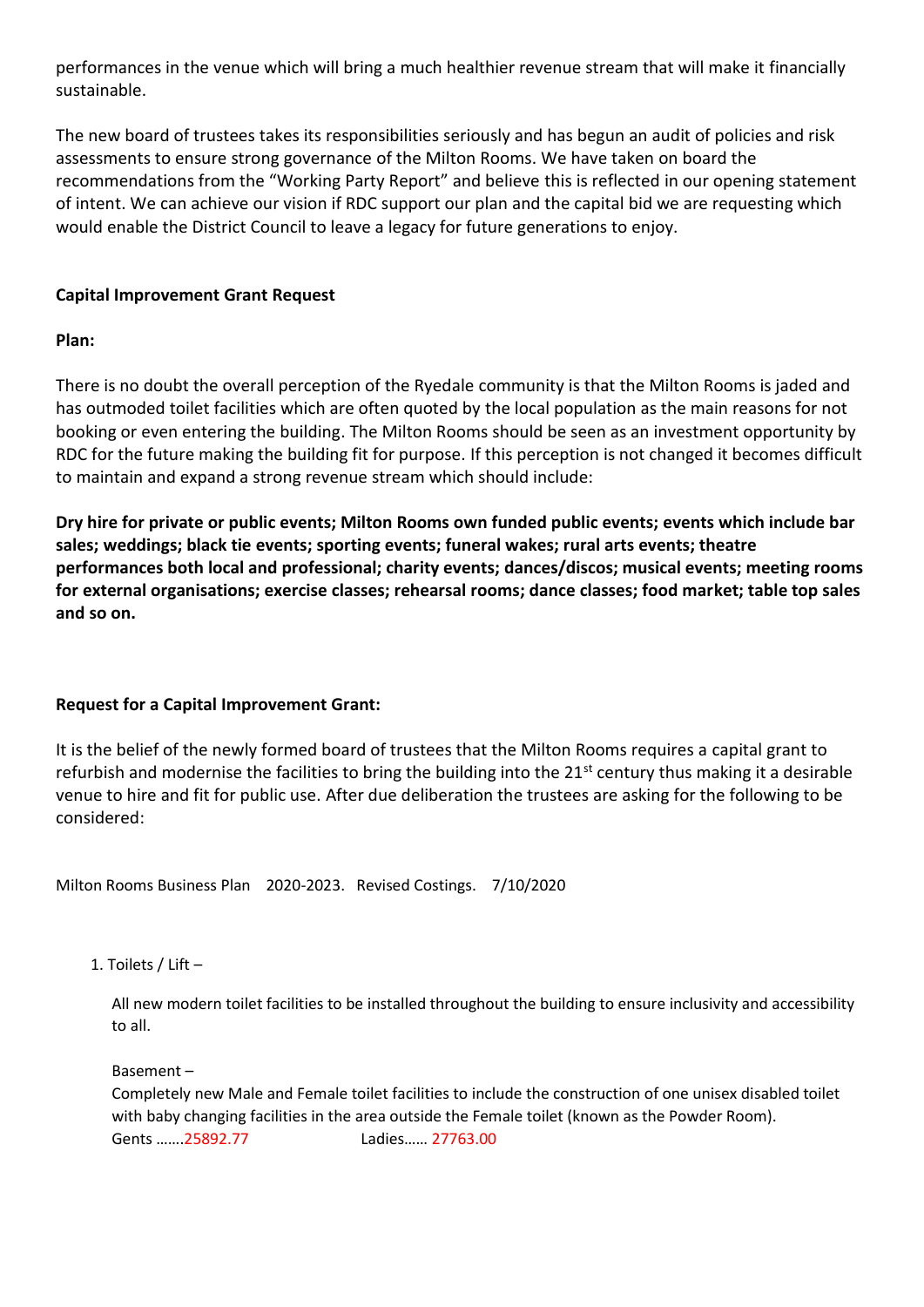Foyer to Basement –

A fire resistant wheelchair lift from the foyer to the basement to allow disabled access to the unisex disabled toilet. This would require the removal of the existing accessible toilet positioned in the foyer to allow space for the lift shaft. The present position allows for little dignity to its users.

Lift ....(subject to survey) 18969.74 Unisex Toilet. 7489.34 Strip out disabled toilet in foyer 256.01 Bar Toilets – 5863.49 New unisex toilet facilities. 'Green Room' – 7489.34 A new unisex disabled toilet and baby changing facilities.

2. Bar – 1247.52

New sink to bar area. Currently there is no separate wash hand basin and therefore does not comply with current regulations.

3. Assembly Rooms – 9270.86

New kitchen facilities to room off Assembly Rooms.

4. Main Hall –

Decorating - plus plaster work which needs attention.

A lot of comments from the public indicate that the Main Hall not only needs decorating but

also feels gloomy and unwelcoming. As the trustees feel that it should be used much more

as a multipurpose space it should be decorated in more neutral welcoming colours that

enhance the architecture and style of the building. 9885.00

Floor Cleaning – clean, resurface and varnish. 7195.00

New steps from floor to stage – each side of stage. 1000.00. ESTIMATE ONLY

5. Blackout Blinds /Curtains –

Balcony (blinds to windows)

Entrance (blinds to 6 windows)

Assembly Rooms (blinds to 5 windows)

Main Hall (dress curtains and blinds to 10 windows). 14800.00

6. Kitchen (Bar Area) – 10000.00. ESTIMATE ONLY

Total kitchen refurbishment.

Barista coffee machine

New fridge etc.

7. Foyer – 535.00

Wheelchair ramp with rails on both sides to assist disabled to gain easy access to main hall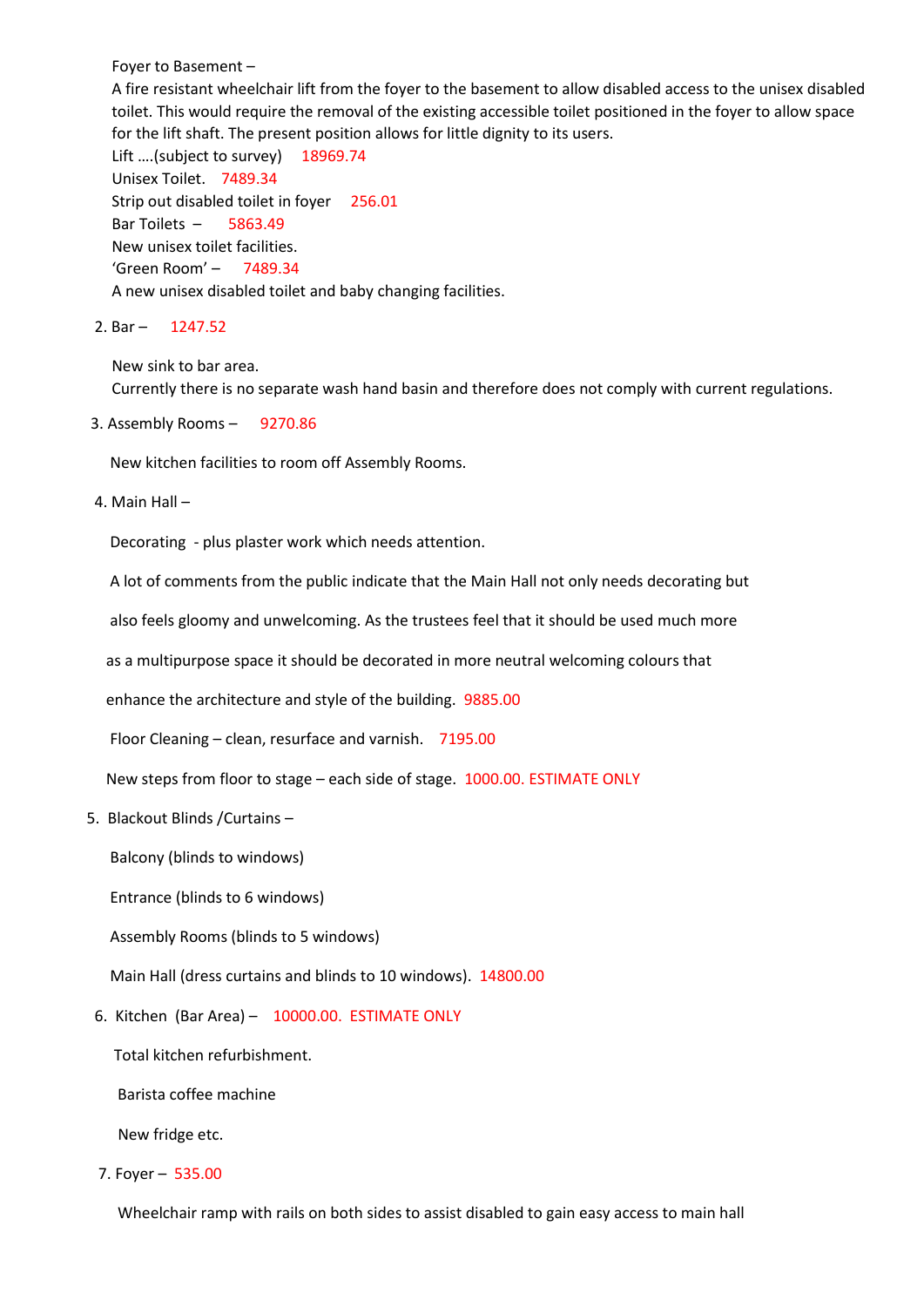ensuring safety, inclusivity and accessibility.

8. Frontage -

 Clean frontage – RDC – Trustees believe the Milton Rooms should along with the Old Town Hall and St Michael's Church stand out as one of the main flagship buildings of the Market

Place in Malton.

9. Lighting Rig – 20000.00. ESTIMATE ONLY

New lighting rig – to bring up to professional standards

New lanterns

Equip existing Recording Room with sound and lighting.

10. Heating – 25000.00. ESTIMATE ONLY

New heating system/ heaters for Main Hall.

#### TOTAL 192657.07

The Milton Rooms contribution to the cultural and social activities of the local community remains of major significance. The community is keen to support moves to rejuvenate the building and retain it as an active and viable local resource. For such a small community it is amazing how many local people who have performed on the Milton Rooms stage as amateurs have gone on to the professional world of Performing Arts either as:

**Actors; musical theatre actors; dancers; ballet principals; singers; performing arts teachers, theatre and events technicians; stage managers; events managers; production manager; directors. Eg**

- **Paul Vesey – RADA trained - Stage Manager of the Yorkshire Play House/York Theatre Royal and Production Manager – now freelance events manager**
- **Laurie Scarth – Musical Theatre actor in the West End**
- **Lauren Hood– Musical Theatre actor in the West End**
- **Pippa Raine – Musical Theatre Performer West End**
- **Scott Garnham – Musical Theatre actor in the West End and Director of the internationally acclaimed Barricade Boys**
- **Dominic Wetherill– Musical Theatre actor in the West End**
- **Rosie Wetherill – Musical Theatre performer**
- **Martha Gosnal – freelance dance**
- **Jolly Gosnall – Director**
- **Mia West – Graduated this year as a Musical Theatre performer**
- **Sophie Robertson – Performing Arts Teacher**
- **Eleanor Aldous – Performing Arts Teacher**
- **Ian Audsley – Stage Manager West End**
- **Sam Raines – Royal Ballet- Principal Ballet Mistress**
- **Hayden Clements – Freelance Events Technician**
- **Scores of dancers and singers who earn their living professionally**
- **Kerry Ennis – Dancer at the Lido de Paris – Company Manager and Dance Captain of dance groups touring worldwide.**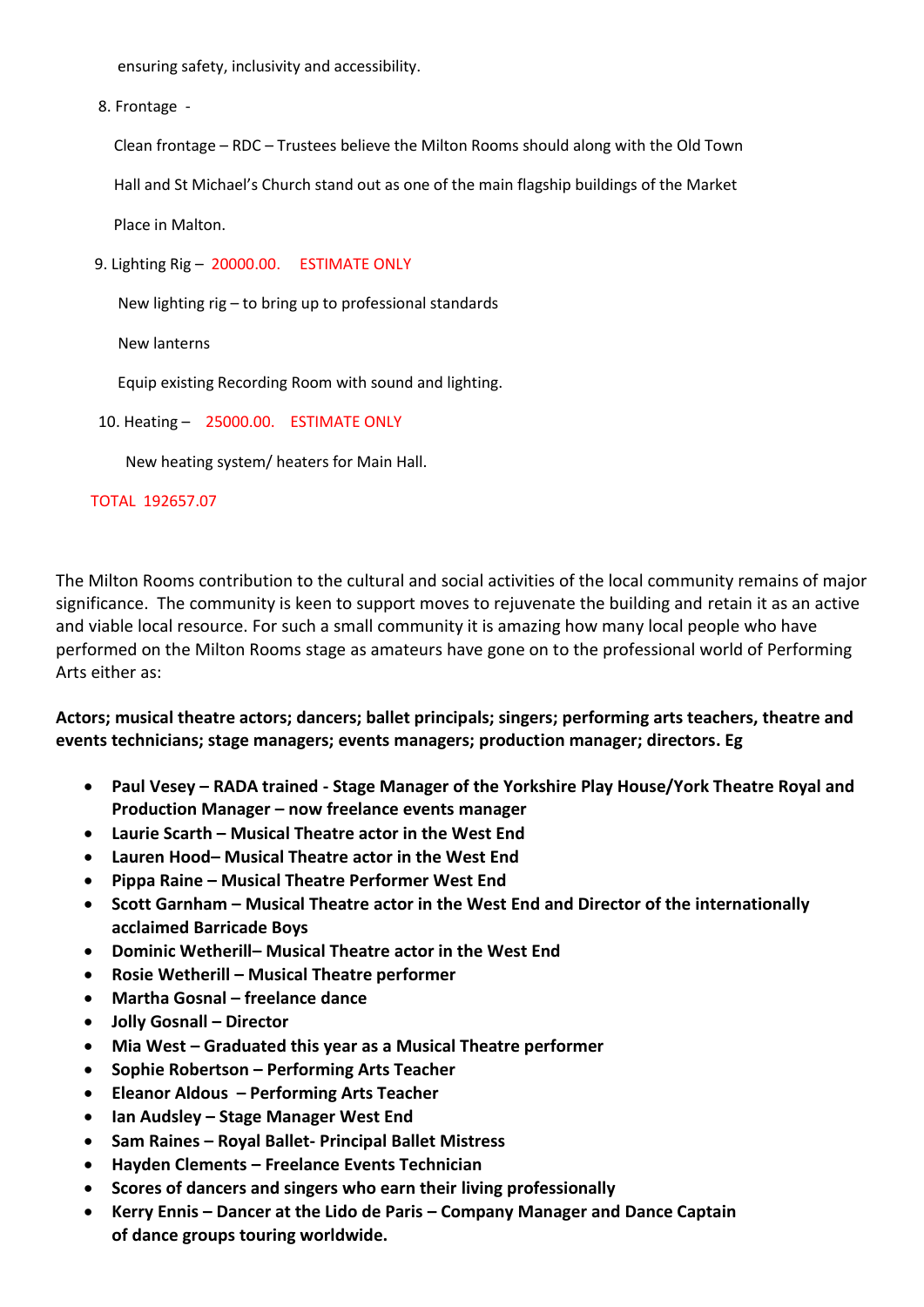#### **Ali Kirkham – Entertainments Manager worldwide**

The list goes on…………… Ryedale maybe small but its influence in the sphere of performing arts is genuinely international.

This organisation requires and deserves your support. As leaseholders and representatives of the local community you, as RDC, have an obligation to the upkeep of the Milton Rooms for further generations by being an active stakeholder and landlord in a community asset. This could be RDC's opportunity to leave a lasting legacy.

#### **It is not only an investment for now but for the future generations who will undoubtedly benefit from the opportunities such a joint venture as ours can offer.**

#### **Testimonials**

I have such happy memories dancing on stage at the Milton Rooms. Dancing with all my friends and performing to an audience. They were very special times being surrounded by passionate and hard working people on stage and off.

#### **Samantha Raine, Senior Ballet Mistress of the Royal Ballet Company**

Craft & Chat has now started again. Friendships have been formed and those who live alone appreciate the opportunity to meet up once more. Community groups are so important in this worrying time.

#### **Margaret Lukey, Craft & Chat Co-ordinator**

The Milton Rooms holds so many happy childhood memories of performing on stage! It gave me my first taste of theatre, I played my first leading role there and I think I was the first person to ever FLY there! (RYT production of Peter Pan) It was really special for me to come back to Malton and host my first concert in a venue where it all began. The Milton Rooms gave me the thrill of an audience as a child and I was lucky enough to turn my dreams into a career.

#### **Lauren Hood, West End & International Performer**

We have had to cancel many events during lockdown including our Pop Up Shop and Dog Show at the Milton Rooms. The team very kindly however, let us use the portico at the front of the building to hold a Saturday stall to raise some money. Hopefully we can do this again soon! Local businesses, venues and charities need to think local, work together and keep everybody safe.

#### **Dianne Illingworth, Ryedale Dog Rescue**

May I take this opportunity to thank the Milton Rooms for all their help during COVID-19 to allow us to return to Kirkham Henry safely. When we were given the go ahead to return to the studios, providing that we followed all guidelines to be classed as COVID secure, Lisa at the Milton Rooms came to the rescue by allowing us to hire the Assembly Rooms and a few weeks later the Main Hall. Due to classes having to have the two metre social distance spaces we have had to split classes up and we did not have the studio space and times to accommodate all children. Starting with a two week timetable we were able to accommodate the majority of pupils even though not all classes they attended pre COVID. This has pleased the parents of the children involved due their well being and we have been congratulated by many. This couldn't have been achieved on a Saturday without our second campus 'The Milton Rooms'.